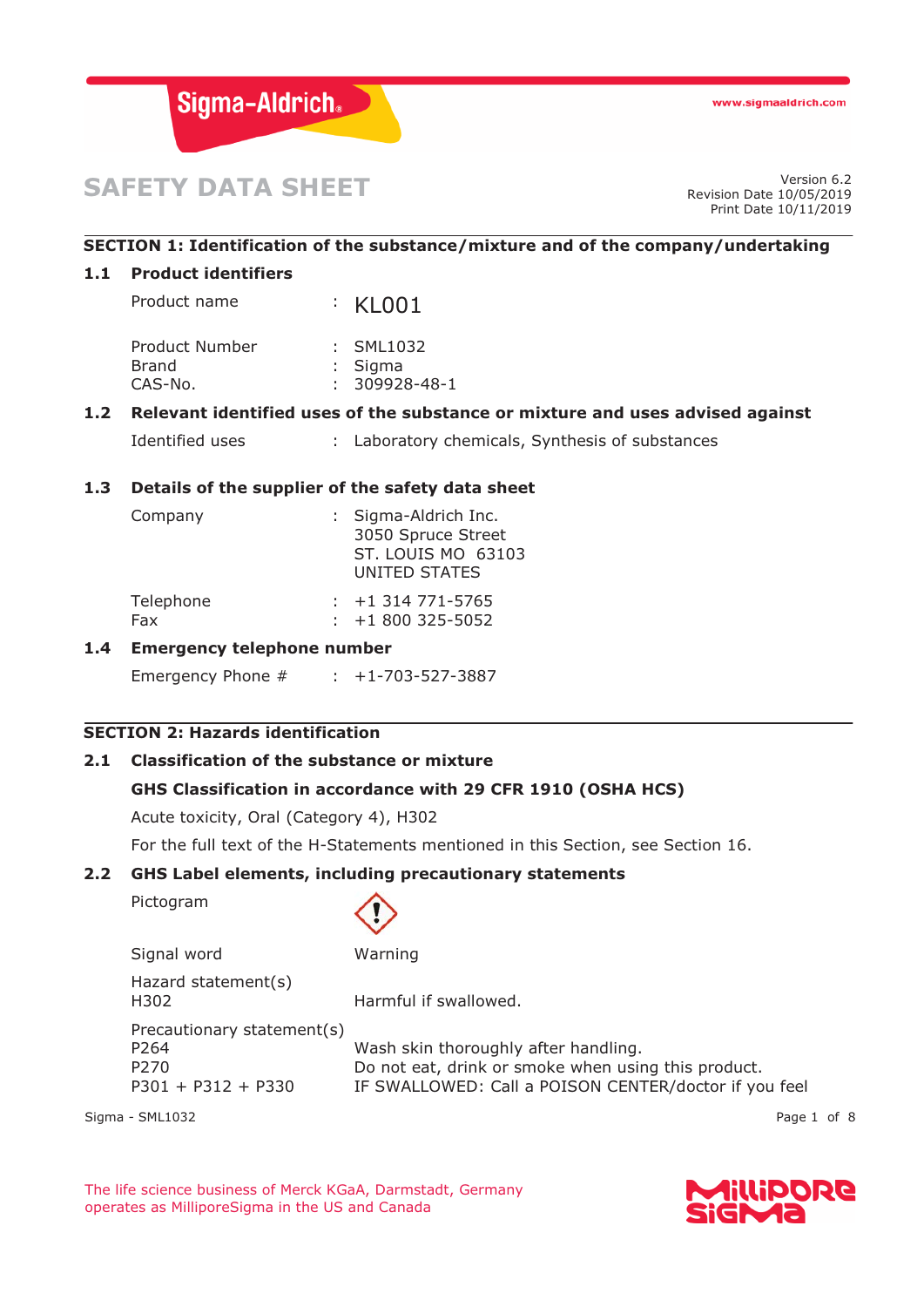**3.1** 

# **2.3 Hazards not otherwise classified (HNOC) or not covered by GHS** - none

#### **SECTION 3: Composition/information on ingredients**

| <b>Substances</b><br>Synonyms                                                       |  | N-[3-(9H-Carbazol-9-yl)-2-hydroxypropyl]-N-(2-furanylmethyl)-<br>methanesulfonamide |                    |               |
|-------------------------------------------------------------------------------------|--|-------------------------------------------------------------------------------------|--------------------|---------------|
| Formula<br>Molecular weight<br>CAS-No.                                              |  | C21H22N2O4S<br>398.48 g/mol<br>309928-48-1                                          |                    |               |
| Component                                                                           |  |                                                                                     | Classification     | Concentration |
| N-[3-(9H-Carbazol-9-yl)-2-hydroxypropyl]-N-(2-furanylmethyl)-<br>methanesulfonamide |  |                                                                                     |                    |               |
|                                                                                     |  |                                                                                     | Acute Tox. 4; H302 | $\le$ = 100 % |

For the full text of the H-Statements mentioned in this Section, see Section 16.

#### **SECTION 4: First aid measures**

#### **4.1 Description of first aid measures**

#### **General advice**

Consult a physician. Show this safety data sheet to the doctor in attendance.Move out of dangerous area.

#### **If inhaled**

If breathed in, move person into fresh air. If not breathing, give artificial respiration. Consult a physician.

#### **In case of skin contact**

Wash off with soap and plenty of water. Consult a physician.

#### **In case of eye contact**

Flush eyes with water as a precaution.

# **If swallowed**

Never give anything by mouth to an unconscious person. Rinse mouth with water. Consult a physician.

#### **4.2 Most important symptoms and effects, both acute and delayed**

The most important known symptoms and effects are described in the labelling (see section 2.2) and/or in section 11

**4.3 Indication of any immediate medical attention and special treatment needed**  No data available

Sigma - SML1032 Page 2 of 8

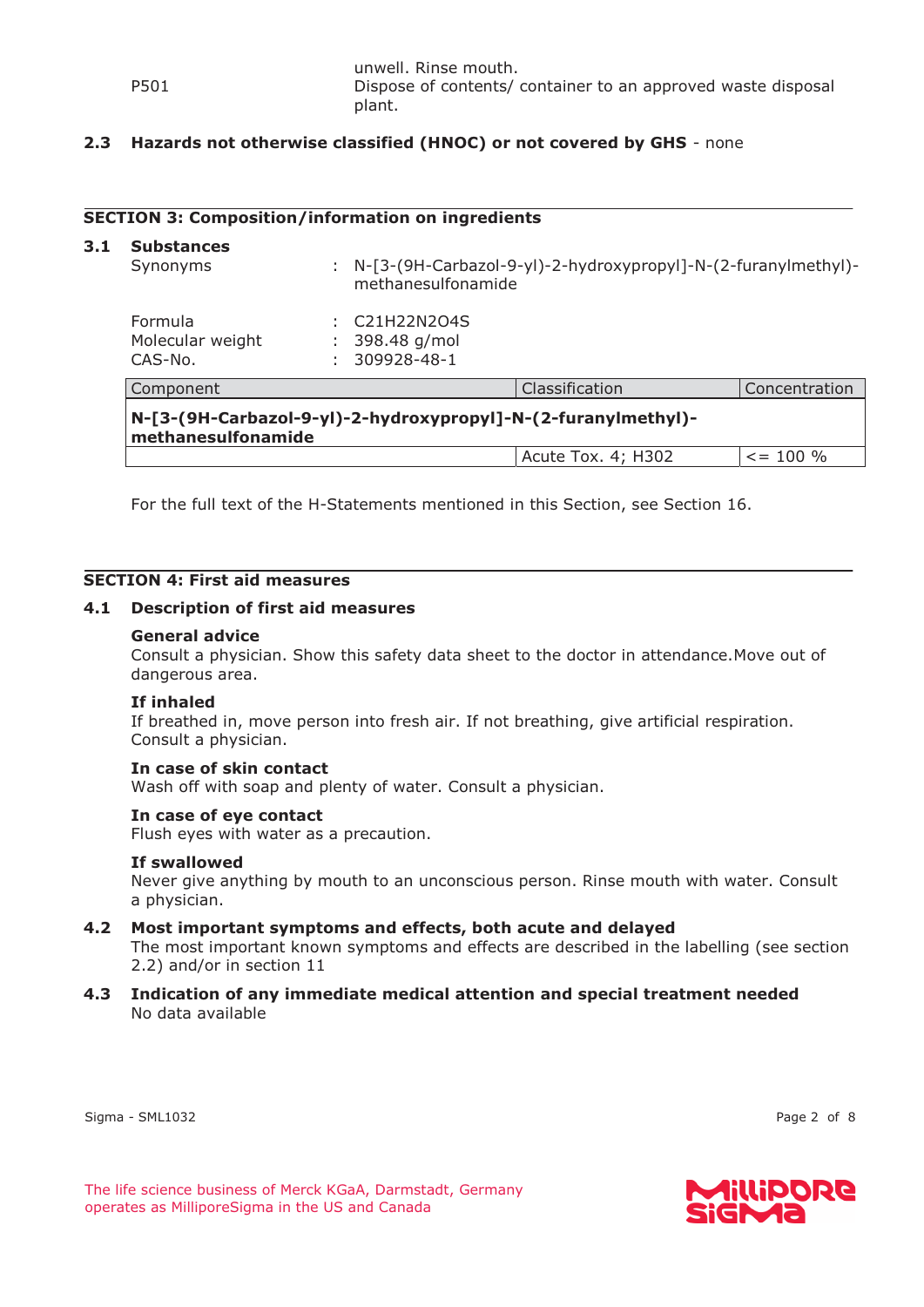# **SECTION 5: Firefighting measures**

# **5.1 Extinguishing media**

### **Suitable extinguishing media**  Use water spray, alcohol-resistant foam, dry chemical or carbon dioxide.

- **5.2 Special hazards arising from the substance or mixture**  Carbon oxides, Nitrogen oxides (NOx), Sulphur oxides
- **5.3 Advice for firefighters**  Wear self-contained breathing apparatus for firefighting if necessary.
- **5.4 Further information**  No data available

#### **SECTION 6: Accidental release measures**

- **6.1 Personal precautions, protective equipment and emergency procedures**  Use personal protective equipment. Avoid dust formation. Avoid breathing vapours, mist or gas. Ensure adequate ventilation. Avoid breathing dust. For personal protection see section 8.
- **6.2 Environmental precautions**  Do not let product enter drains.
- **6.3 Methods and materials for containment and cleaning up**  Pick up and arrange disposal without creating dust. Sweep up and shovel. Keep in suitable, closed containers for disposal.
- **6.4 Reference to other sections**  For disposal see section 13.

# **SECTION 7: Handling and storage**

# **7.1 Precautions for safe handling**

Avoid contact with skin and eyes. Avoid formation of dust and aerosols.Further processing of solid materials may result in the formation of combustible dusts. The potential for combustible dust formation should be taken into consideration before additional processing occurs.

Provide appropriate exhaust ventilation at places where dust is formed. For precautions see section 2.2.

# **7.2 Conditions for safe storage, including any incompatibilities**

Keep container tightly closed in a dry and well-ventilated place.

Recommended storage temperature 2 - 8 °C Storage class (TRGS 510): 13: Non Combustible Solids

# **7.3 Specific end use(s)**

Apart from the uses mentioned in section 1.2 no other specific uses are stipulated

Sigma - SML1032 Page 3 of 8

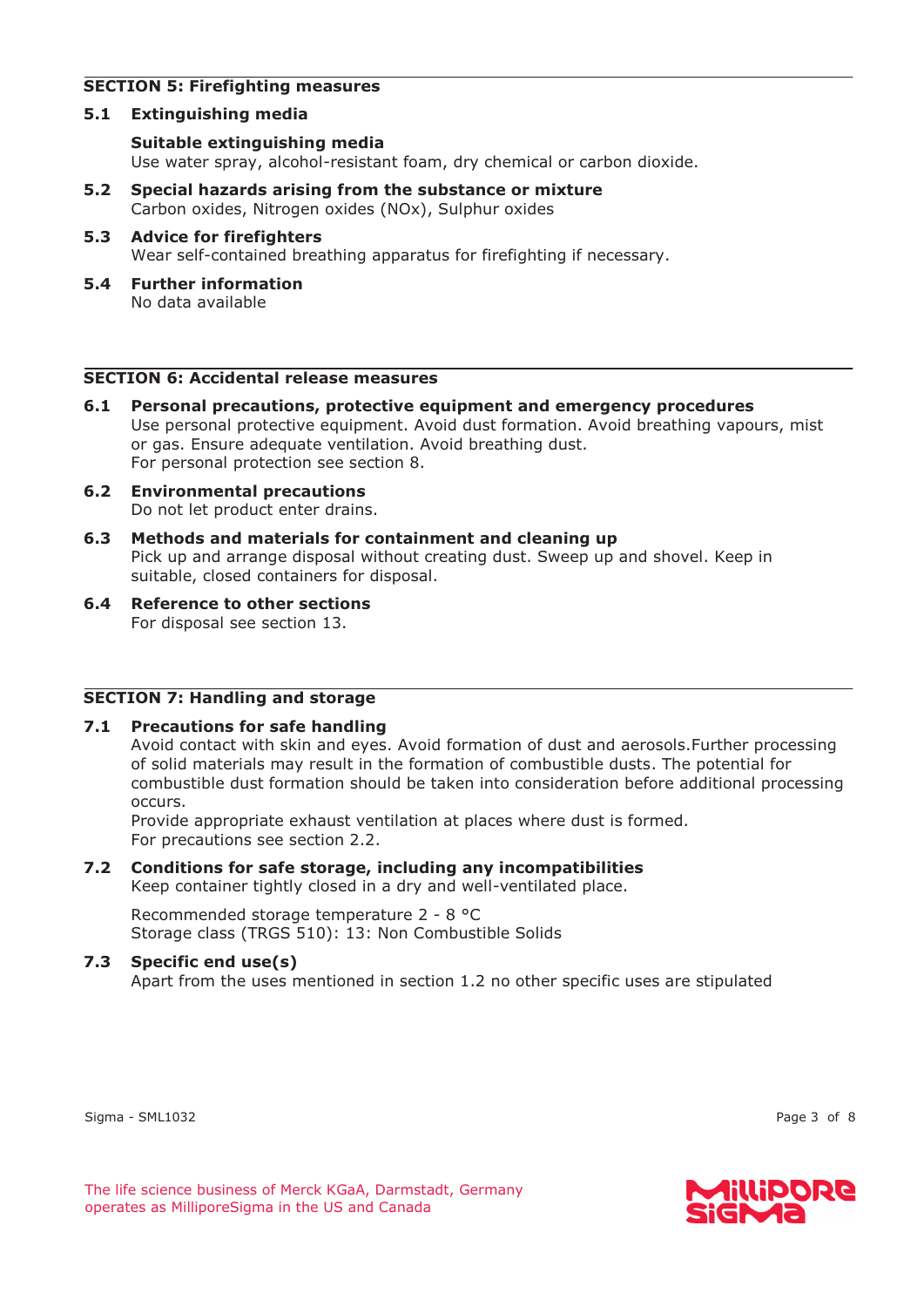# **SECTION 8: Exposure controls/personal protection**

### **8.1 Control parameters**

### **Components with workplace control parameters**

Contains no substances with occupational exposure limit values. Hazardous components without workplace control parameters

#### **8.2 Exposure controls**

#### **Appropriate engineering controls**

Handle in accordance with good industrial hygiene and safety practice. Wash hands before breaks and at the end of workday.

#### **Personal protective equipment**

### **Eye/face protection**

Safety glasses with side-shields conforming to EN166 Use equipment for eye protection tested and approved under appropriate government standards such as NIOSH (US) or EN 166(EU).

#### **Skin protection**

Handle with gloves. Gloves must be inspected prior to use. Use proper glove removal technique (without touching glove's outer surface) to avoid skin contact with this product. Dispose of contaminated gloves after use in accordance with applicable laws and good laboratory practices. Wash and dry hands.

#### **Body Protection**

Complete suit protecting against chemicals, The type of protective equipment must be selected according to the concentration and amount of the dangerous substance at the specific workplace.

#### **Respiratory protection**

For nuisance exposures use type P95 (US) or type P1 (EU EN 143) particle respirator.For higher level protection use type OV/AG/P99 (US) or type ABEK-P2 (EU EN 143) respirator cartridges. Use respirators and components tested and approved under appropriate government standards such as NIOSH (US) or CEN (EU).

#### **Control of environmental exposure**

Do not let product enter drains.

# **SECTION 9: Physical and chemical properties**

# **9.1 Information on basic physical and chemical properties**

| a) | Appearance                                 | Form: solid         |
|----|--------------------------------------------|---------------------|
| b) | Odour                                      | No data available   |
| C) | Odour Threshold                            | No data available   |
| d) | рH                                         | No data available   |
| e) | Melting<br>point/freezing point            | No data available   |
| f) | Initial boiling point<br>and boiling range | No data available   |
| q) | Flash point                                | ()No data available |
| h) | Evaporation rate                           | No data available   |
|    |                                            |                     |

Sigma - SML1032 Page 4 of 8

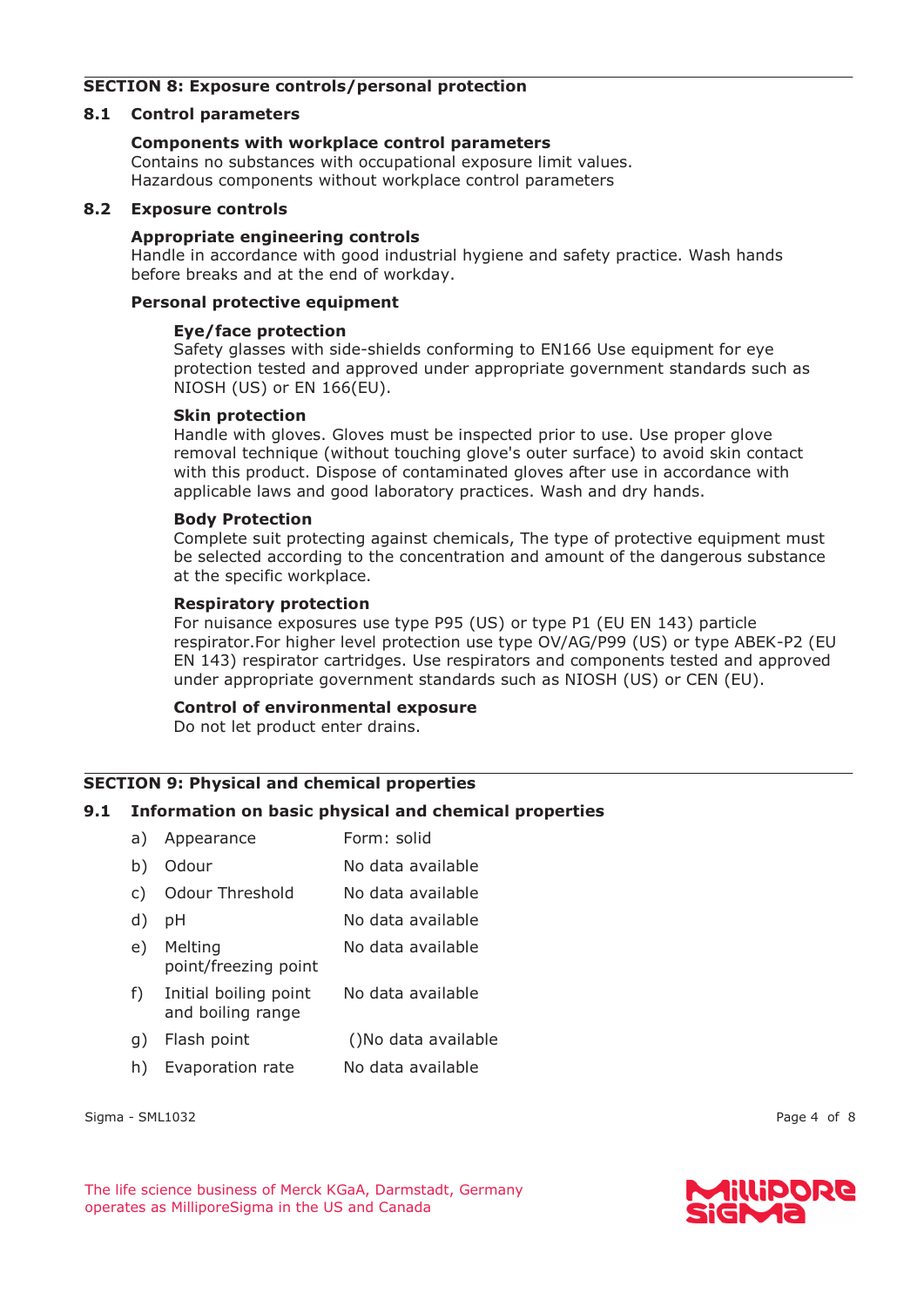| i) | Flammability (solid, | No data available |
|----|----------------------|-------------------|
|    | gas)                 |                   |

- j) Upper/lower flammability or explosive limits No data available
- k) Vapour pressure No data available
- l) Vapour density No data available
- m) Relative density No data available
- n) Water solubility No data available
- o) Partition coefficient: n-octanol/water log Pow: 3.045
- p) Auto-ignition temperature No data available
- q) Decomposition temperature No data available
- r) Viscosity No data available
- s) Explosive properties No data available
- t) Oxidizing properties No data available

#### **9.2 Other safety information**  No data available

# **SECTION 10: Stability and reactivity**

**10.1 Reactivity**  No data available

#### **10.2 Chemical stability**  Stable under recommended storage conditions.

- **10.3 Possibility of hazardous reactions**  No data available
- **10.4 Conditions to avoid**  No data available
- **10.5 Incompatible materials**  Strong oxidizing agents

# **10.6 Hazardous decomposition products**

Other decomposition products - No data available Hazardous decomposition products formed under fire conditions. - Carbon oxides, Nitrogen oxides (NOx), Sulphur oxides In the event of fire: see section 5

Sigma - SML1032 Page 5 of 8

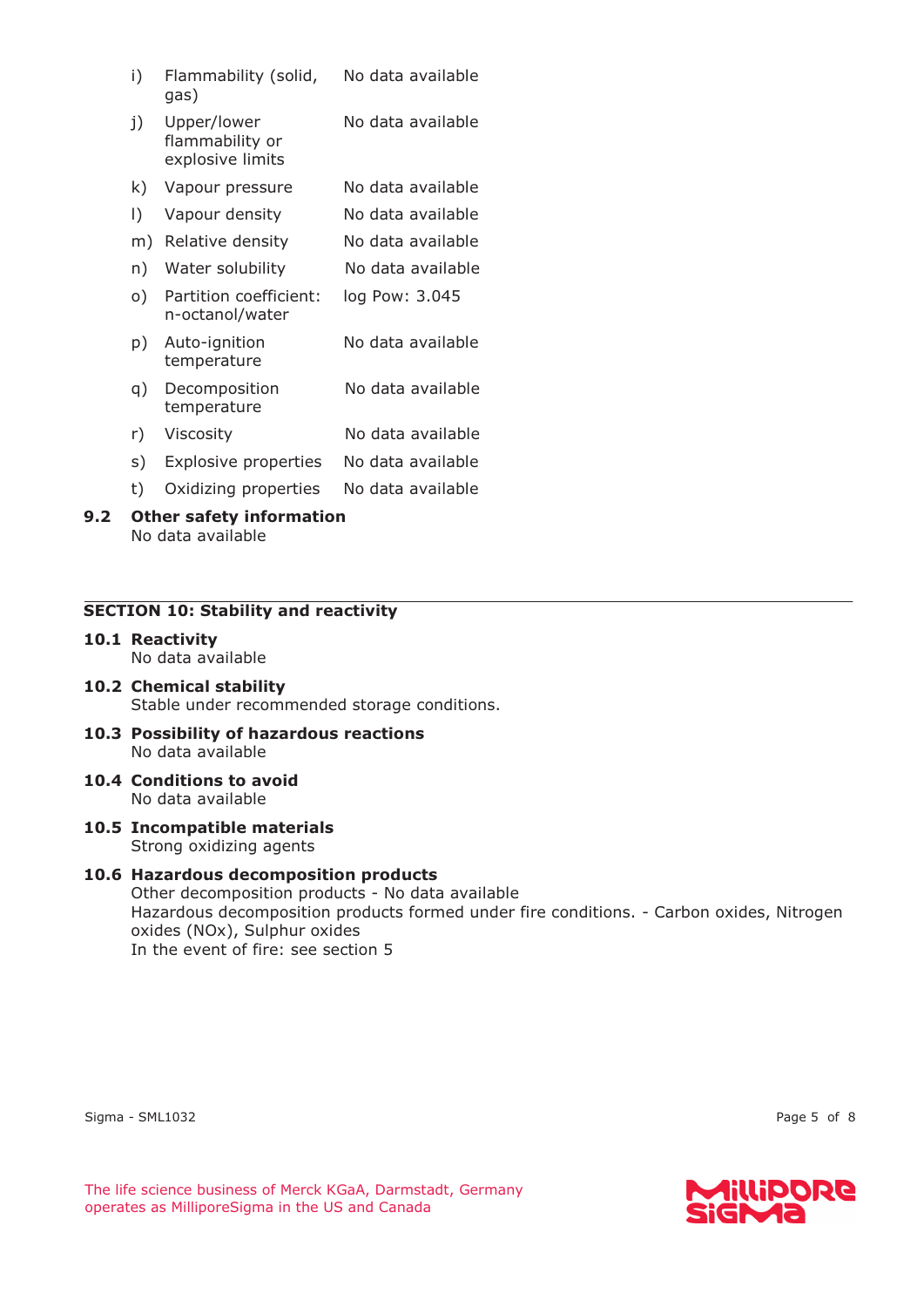# **SECTION 11: Toxicological information**

# **11.1 Information on toxicological effects**

# **Acute toxicity**

No data available Inhalation: No data available Dermal: No data available No data available

**Skin corrosion/irritation** 

No data available

**Serious eye damage/eye irritation**  No data available

**Respiratory or skin sensitisation**  No data available

**Germ cell mutagenicity**  No data available

# **Carcinogenicity**

- IARC: No component of this product present at levels greater than or equal to 0.1% is identified as probable, possible or confirmed human carcinogen by IARC.
- NTP: No component of this product present at levels greater than or equal to 0.1% is identified as a known or anticipated carcinogen by NTP.
- OSHA: No component of this product present at levels greater than or equal to 0.1% is on OSHA's list of regulated carcinogens.

# **Reproductive toxicity**

No data available

# **Specific target organ toxicity - single exposure**  No data available

**Specific target organ toxicity - repeated exposure**  No data available

#### **Aspiration hazard**  No data available

# **Additional Information**

RTECS: Not available

To the best of our knowledge, the chemical, physical, and toxicological properties have not been thoroughly investigated.

# **SECTION 12: Ecological information**

# **12.1 Toxicity**

No data available

# **12.2 Persistence and degradability**  No data available

Sigma - SML1032 Page 6 of 8

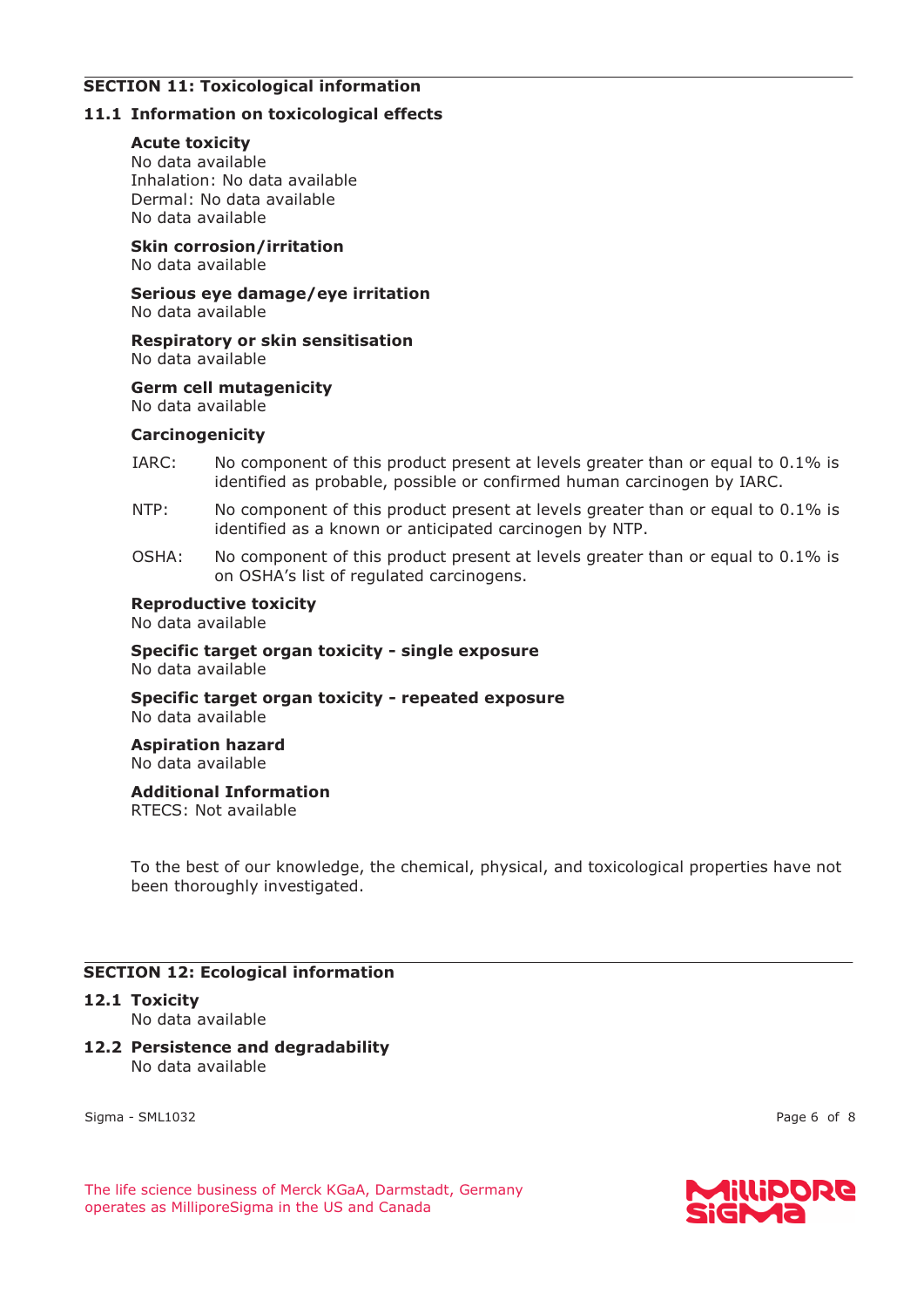#### **12.3 Bioaccumulative potential**  No data available

#### **12.4 Mobility in soil**  No data available

### **12.5 Results of PBT and vPvB assessment**

PBT/vPvB assessment not available as chemical safety assessment not required/not conducted

**12.6 Other adverse effects**  No data available

# **SECTION 13: Disposal considerations**

### **13.1 Waste treatment methods**

#### **Product**

Offer surplus and non-recyclable solutions to a licensed disposal company.

#### **Contaminated packaging**

Dispose of as unused product.

# **SECTION 14: Transport information**

# **DOT (US)**

Not dangerous goods

#### **IMDG**

Not dangerous goods

### **IATA**

Not dangerous goods

# **SECTION 15: Regulatory information**

# **SARA 302 Components**

No chemicals in this material are subject to the reporting requirements of SARA Title III, Section 302.

### **SARA 313 Components**

This material does not contain any chemical components with known CAS numbers that exceed the threshold (De Minimis) reporting levels established by SARA Title III, Section 313.

# **SARA 311/312 Hazards**

Acute Health Hazard

**Massachusetts Right To Know Components**  No components are subject to the Massachusetts Right to Know Act.

# **Pennsylvania Right To Know Components**

N-[3-(9H-Carbazol-9-yl)-2-hydroxypropyl]-N-(2 furanylmethyl)-methanesulfonamide

CAS-No. 309928-48-1 Revision Date

Sigma - SML1032 Page 7 of 8